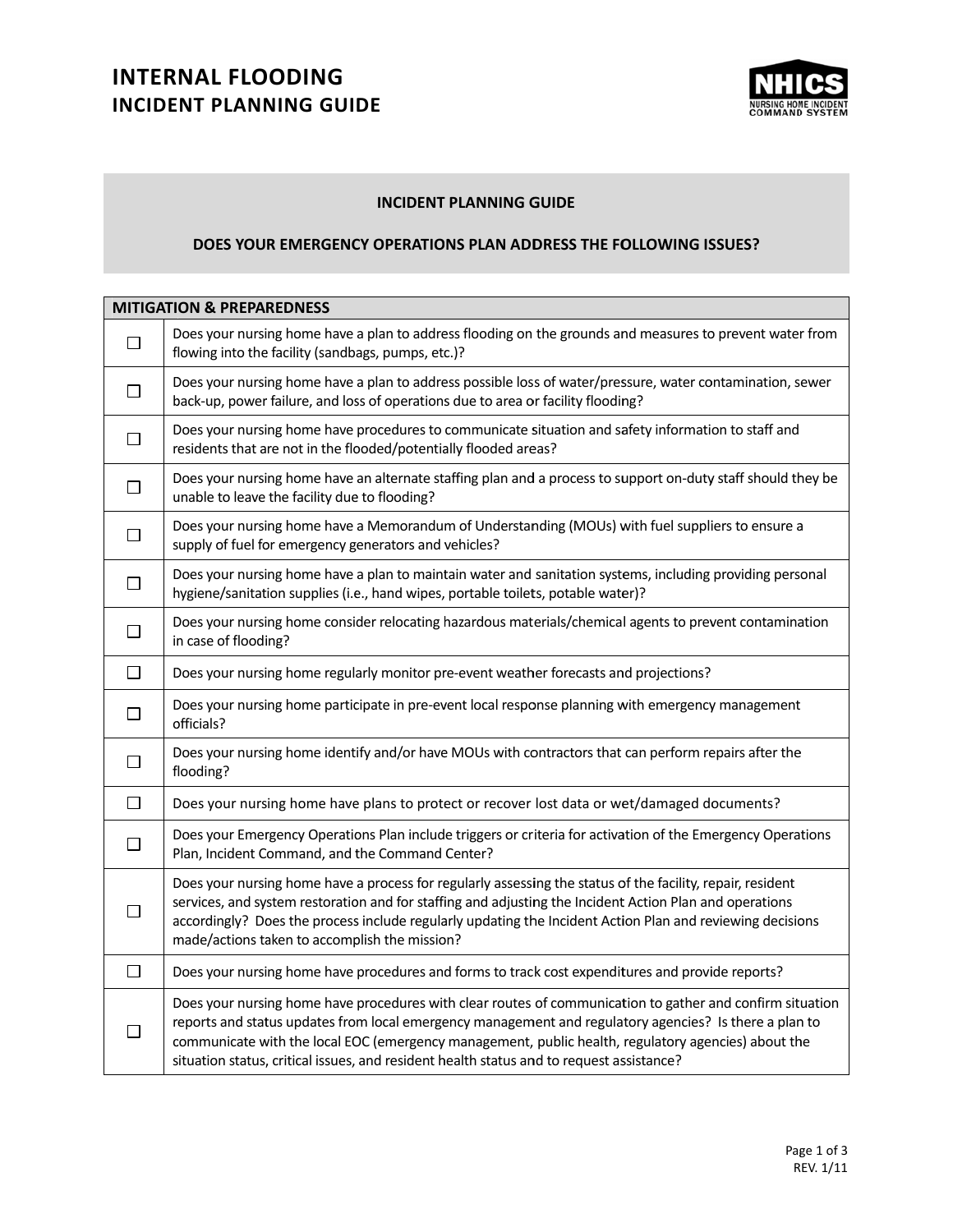# **INTERNAL FLOODING INCIDENT PLANNING GUIDE**



|                                | Does your nursing home have a plan to notify and maintain communications (primary and back-up<br>systems) and exchange appropriate information with:                                                                                                                                                                                          |  |
|--------------------------------|-----------------------------------------------------------------------------------------------------------------------------------------------------------------------------------------------------------------------------------------------------------------------------------------------------------------------------------------------|--|
|                                | Internal experts, including infection control, engineering/facilities, physician(s).<br>□<br>External experts, including local, regional and state public health, EOC/emergency management,<br>□<br>fire, police, regulatory agencies.                                                                                                        |  |
|                                | Other local facilities and hospitals.<br>$\Box$                                                                                                                                                                                                                                                                                               |  |
| □                              | Does your nursing home have procedures to provide accurate and timely situation and safety information<br>(in cooperation with local Joint Information Center) to staff, residents, and families and a back-up system<br>if primary communication systems fail?                                                                               |  |
| ΙI                             | Does your nursing home have procedures to determine the status of communication systems outside of<br>the facility in order to communicate with local emergency management, regulatory agencies, police, and<br>fire within the city, county, and operational area?                                                                           |  |
| □                              | Does your nursing home have a plan to conduct regular media briefings in collaboration with local<br>emergency management, local EOC, and the local Joint Information Center?                                                                                                                                                                 |  |
| <b>RESPONSE &amp; RECOVERY</b> |                                                                                                                                                                                                                                                                                                                                               |  |
| □                              | Does your nursing home have procedures to perform damage assessment (interior and exterior), report<br>nursing home damage to the Incident Commander, and initiate appropriate repairs during and after the<br>storm(s) and flooding of the facility?                                                                                         |  |
| $\Box$                         | Does your nursing home have plans for decontamination and clean-up of the nursing home including<br>bacteriological surveillance and potable water supply sanitation?                                                                                                                                                                         |  |
| $\Box$                         | Does your nursing home have a process to determine the need for canceling nonessential services (social<br>gatherings, meetings, etc.)?                                                                                                                                                                                                       |  |
| $\mathsf{L}$                   | Does your nursing home have procedures to evaluate need for additional staff, augment staffing levels, or<br>manage with staff available? Is there a plan to modify contingency staff utilization and provide staff<br>support (alternate shifts and staffing, childcare contingency plan for staff, staff transportation needs,<br>$etc.$ )? |  |
| □                              | Does your nursing home have a plan to provide rest/sleep, nutrition, and hydration to staff?                                                                                                                                                                                                                                                  |  |
| □                              | Does your nursing home have a process to determine the need for shelter-in-place vs. partial evacuation<br>vs. complete evacuation of the nursing home to protect residents and staff?                                                                                                                                                        |  |
| □                              | Does your nursing home have criteria or triggers to move residents from flooded areas to other locations<br>within the facility (partial evacuation)?                                                                                                                                                                                         |  |
| □                              | Does your nursing home have a plan for complete evacuation of residents, including transport of critical<br>records and supplies, arrangements with receiving facilities and transportation assets, staffing en route<br>and in the relocation site?                                                                                          |  |
| $\Box$                         | Does your nursing home have procedures to track residents and beds in the event of an evacuation?                                                                                                                                                                                                                                             |  |
| $\Box$                         | Does your nursing home's evacuation transportation plan include the use of assets other than local EMS for<br>transporting residents?                                                                                                                                                                                                         |  |
| $\Box$                         | Does your nursing home have a plan to establish alternate care sites and relocate services provided if transfer<br>is not feasible?                                                                                                                                                                                                           |  |